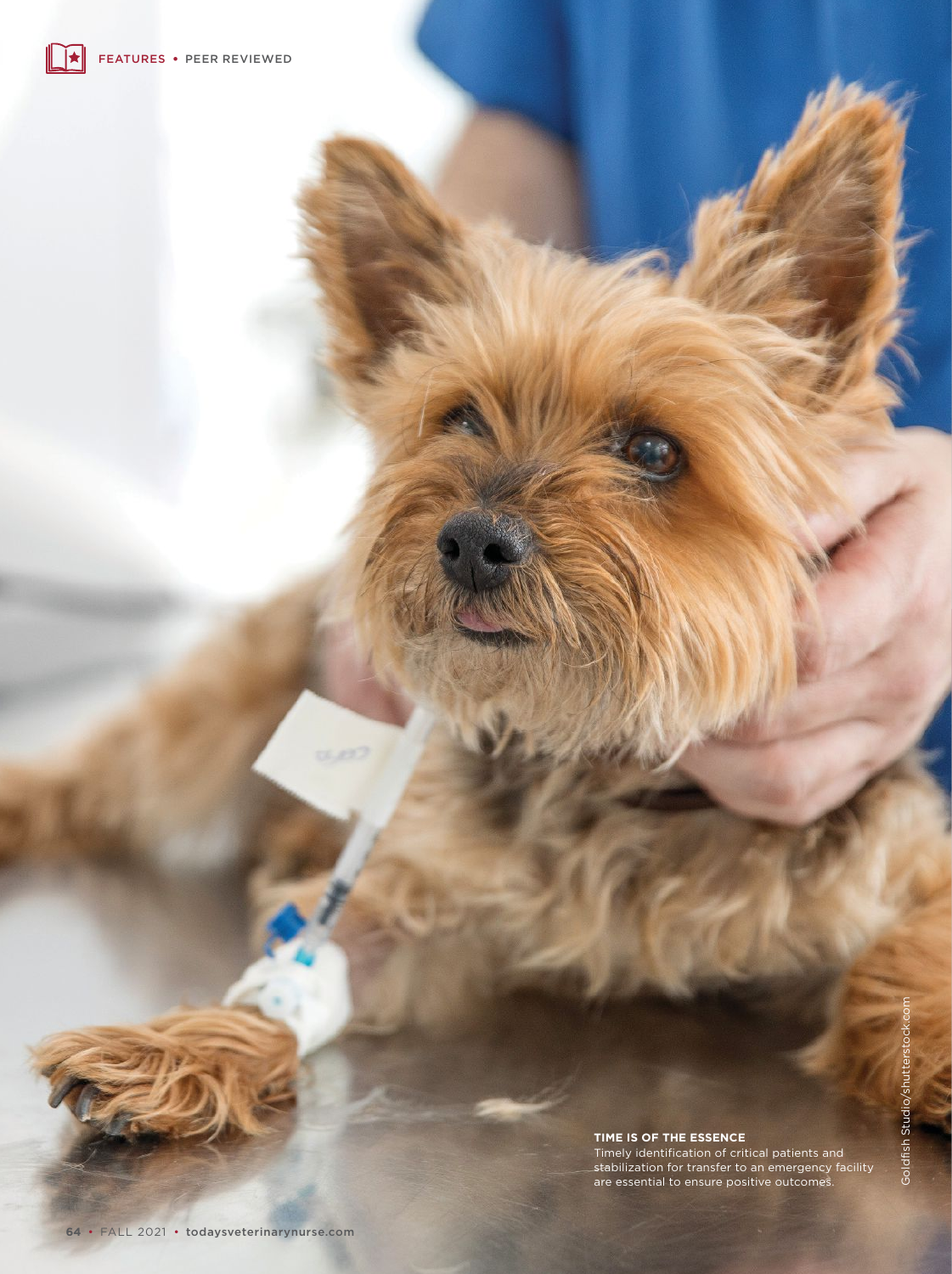# EMERGENCY MEDICINE/CRITICAL CARE

# **Stabilizing the Critically Ill Patient**



**MEET THE AUTHOR**

*Karl R. Alon, AS, RVT, VTS (ECC) Carrington College San Jose, Calif.*

Karl has been a veterinary technician for almost 14 years, during which he has worked exclusively in veterinary emergency medicine, both in extended-hour general practices offering emergency care and state-of-the-art multispecialty referral practices. Karl obtained his RVT certification in 2013, after working as an unlicensed veterinary assistant for 6 years, and his VTS certification in 2017. His areas of interest include acid-base derangements, electrolyte abnormalities, trauma, and technician training. He is currently a veterinary technician instructor. He has lectured many times at local continuing education events in California, as well as large international veterinary conferences such as IVECCS.

**Critically ill patients may present** to a general practice at any time and require rapid identification and treatment to be stabilized. Often, these patients practice at any time and require rapid identification and treatment to be stabilized. Often, these patients are difficult to identify, as some animals are stoic and do not show illness, pain, or weakness until their condition nearly consumes them. The ability to rapidly identify critically ill patients comes from knowledge of physical and physiological markers as well as a complete patient history. These markers help guide the veterinary team to a cause and help the veterinarian choose appropriate treatment options, including the decision to transfer the patient if necessary.

#### IDENTIFYING THE CRITICALLY ILL PATIENT

Whenever a patient presents to a veterinary professional, it is the responsibility of that team member to perform basic triage at a minimum. Triage, a French word meaning "to choose, pick out, or separate from others," is the skill of assessing the patient on presentation and determining if it is at much higher risk for immediate death than other patients that may have arrived earlier.

# Initial Observation and Assessment

Although triage takes time to learn and master, certain signs affecting the respiratory, cardiovascular, and neurologic systems are readily identifiable. Initial triage, based on gross visualization of the patient, takes these signs into account. The vital signs and physical markers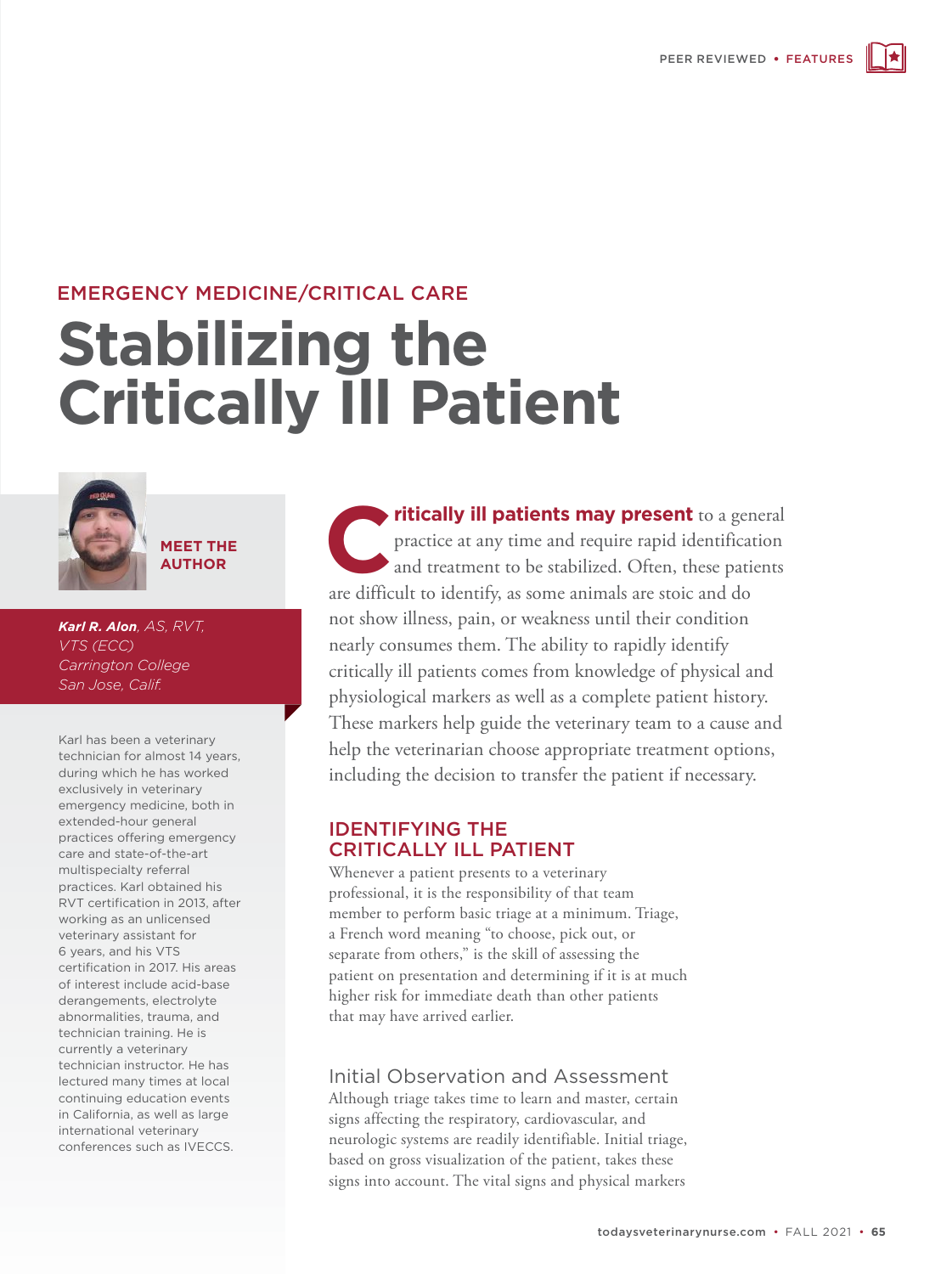listed in **BOX 1** are also of immediate value in identifying critically ill patients.

Patients that present in respiratory distress often have abdominal respiratory effort and may present with their head and neck stretched out. Cardiovascular patients are often collapsed and have a dull to obtunded mentation; pale gums; and poor, thready pulses. Neurologic patients can present like both respiratory and cardiovascular patients, often with dull mentation or in status epilepticus (actively seizing). A patient that presents laterally recumbent with a dull to nonresponsive mentation should be considered the most critical and requires immediate intervention,

#### **BOX 1**

#### **Physical Markers of Critical Illness**1,2

- **Mentation:** May range from quiet and not acting as usual (per owner), to dull, depressed, obtunded, stuporous, or comatose.
- **Heart rate:** Typically elevated in both dogs and cats at the beginning of most critical illnesses (may also be stress related from being in the hospital). May drop and become bradycardic as disease progresses.
- O **Respiratory rate:** Typically elevated in both dogs and cats at the beginning of most critical illnesses (may also be stress related from being in the hospital). Respiratory rhythm may become abnormal with certain diseases. Knowing normal versus abnormal is often enough to identify a critically ill patient.
- **Temperature:** May vary depending on disease process. Often elevated (hyperthermia) due to true fever (often pathogen related), physical or environmental factors (e.g., brachycephaly, heatstroke), or inflammation. Can be low (hypothermia) due to metabolic diseases, environmental factors, or cardiac disease.
- **capillary refill time:** Can be prolonged (>2 seconds) or extremely rapid (<1 second); either may represent a disease process affecting the circulatory system.
- $\bullet$  **Mucous membrane color:** Can range from pink (normal, healthy) to deep/ brick red (often associated with systemic disease and inflammation), pale (anemia, shock), yellow (icterus), blue (cyanosis), or muddy brown (shock).

including a brief history from the owner and immediate clinician attention.

#### Patient History

When a patient presents with signs of illness that do not fall under the listed markers of critical illness, a complete and thorough history should be obtained from the owner. Often, taking the history can be accomplished while the patient's vitals are being obtained, allowing the veterinary professional to listen to the owner's concerns while simultaneously obtaining physical, objective data that may assist in completing the "whole story."

Including the owner in the discovery of any physical disease identifiers is an important, and often valuable, part of discussing the patient's presenting complaint. For example, if a patient's breathing or gum color is abnormal, the veterinary nurse can ask the owner if they have noticed this type of derangement before. Such information can help differentiate patients that may be scared/nervous in the hospital (elevated heart rate, respiratory rate, etc.) from patients that may be ill and needing intervention. In addition, while the patient's vital signs may not be immediately alarming, the veterinary professional may garner information during the patient history that could raise concern, such as the pet not eating for multiple days, or having vomiting or diarrhea.

Once the physical markers of critical illness (**BOX 1**) have been assessed, both the veterinary nurse and the clinician performing the patient examination will have more details with which to work in identifying the patient's potential health conditions. The clinician may be able to narrow the differential diagnosis and can have a more detailed conversation with the owner, indicating which parameters are of concern and requesting authorization of further tests, such as those listed in **BOX 2**. These tests, which provide more objective, numeric results, may yield a much more specific answer.

# PRIMARY INTERVENTIONAL **THERAPIES**

#### Oxygen Therapy

The stabilization of critically ill patients can be challenging and requires a full collaborative effort by the veterinary team. Oxygen therapy should be the first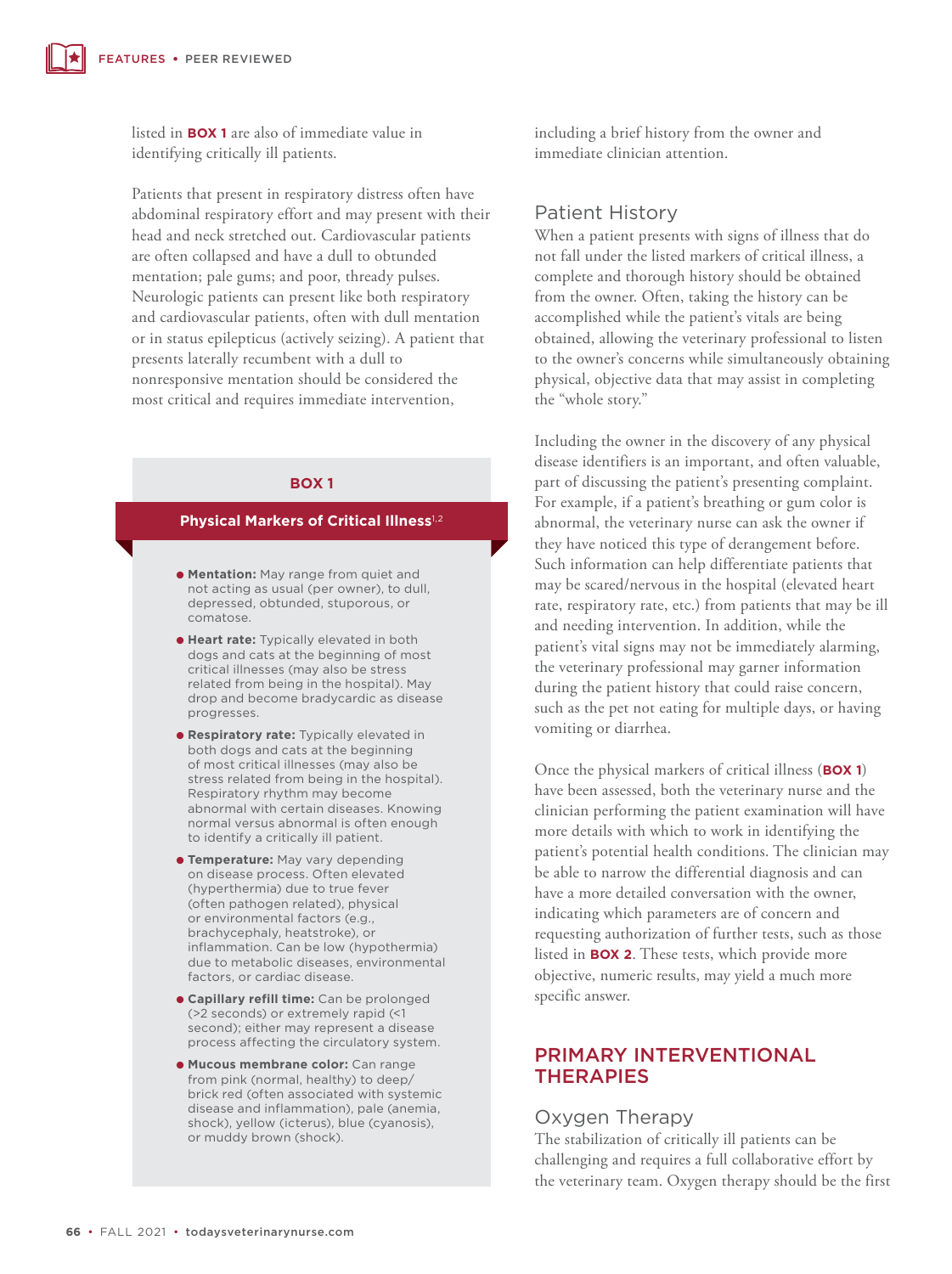step. Oxygen therapy is always beneficial for critically ill patients because it increases the fraction of inspired oxygen (FiO<sub>2</sub>), thereby increasing the amount of oxygen that is available for cells to use and thus helping prevent anaerobic respiration and the progression of shock.3 Lack of oxygen distribution to tissues is the definition of shock.<sup>1</sup>

Anaerobic respiration—a metabolic process that occurs in the absence of oxygen molecules—produces much less adenosine 5'-triphosphate (ATP) than does aerobic respiration. ATP is the primary energy source for cells,<sup>4</sup> and as the availability of ATP decreases, cells start to shut down and die. Should enough cells die, tissue becomes nonviable and begins to necrose, compounding the critical condition until the patient starts to develop organ dysfunction.

Oxygen therapy can be administered successfully in multiple ways. Flow-by oxygen uses the oxygen flow of an anesthetic machine with the hose placed to the patient's face. Although it is not the most accurate form of administering oxygen, flow-by is effective and should be used until a more appropriate method is available. When administering flow-by oxygen, it can be beneficial to attempt to use an oxygen mask—for example, creating a cone around the patient's muzzle/ face—thereby facilitating a more direct flow of oxygen to the patient. However, some patients will not tolerate a mask and should not be stressed by placing one.

An oxygen chamber can be extremely useful for stressed or aggressive patients by allowing the veterinary team to control the  $FiO<sub>2</sub>$  without handling the patient. The patient is placed inside a sealed chamber, which is then filled with a higher-than-normal  $FiO<sub>2</sub>$  (commonly 40%, doubling the normal atmospheric  $FiO<sub>2</sub>$  of 20.9%; however, a higher  $FiO<sub>2</sub>$  can be used if necessary). Often, adjunct therapy such as intramuscular sedation goes hand in hand with oxygen chamber therapy.

# Catheter Placement

After oxygen therapy, the placement of a catheter for immediate systemic access should be the next step in the stabilization of critical patients. Intravenous (IV) catheter placement is the most common and direct route. IV catheterization is also the most rapid way to administer fluids and medications.5 When placing IV catheters in critically ill patients, it is extremely important to shave the entire insertion site of all hair all the way around the limb to limit the risk of

infection at the site. Catheters should be checked frequently and should be replaced at the first sign of phlebitis, inflammation, or extravasation.

Peripheral IV access in a critically ill patient is often difficult and may even prove impossible. When choosing to place a peripheral catheter, the patient's size, need, and hydration status are all factors in choosing the catheter size. Smaller patients may require a smaller-bore catheter to fit their vessels, as may dehydrated patients. In severely dehydrated patients the

#### **BOX 2**

#### **Physiological Findings Associated With Critical Illness**1,2

- $\bullet$  **Biochemical markers:** Typical concern arises from increased values, most commonly renal and hepatic in origin.
- **.** Complete blood count (CBC): Both increased and decreased erythrocyte, leukocyte, and/or thrombocyte values can be indicators of concerning disease.
- O **Lactate:** Increased lactate is a good indicator of lack of oxygen delivery to tissue. A lactatometer may be used to measure lactate immediately and with little blood. In conjunction with other values (i.e., glucose, packed cell volume/ total solids), lactate can assist the clinician in identifying patients that may need immediate intervention and may be sicker than initially considered, including patients that may be in shock.
- **e Blood glucose:** Both increased and decreased blood glucose values can be indicators of critical illness. Low blood glucose (hypoglycemia) can lead to seizure-like episodes and activity and must be addressed immediately. Seizures are uncommon with high blood glucose (hyperglycemia).
- O **Packed cell volume/total solids (PCV/ TS):** The PCV gives the clinician insight into the patient's red blood cell count. Both low and high PCV are important. The TS allows identification of patients that may be dehydrated or hypovolemic.
- $\bullet$  **Blood gases and electrolytes:** These values are often obtained in conjunction with biochemistry and the CBC. Blood gas measurement gives an excellent picture of whether gas exchange in the lungs is adequate, as well as at a vascular level. Increases and decreases in electrolytes give insight into the function of numerous body systems.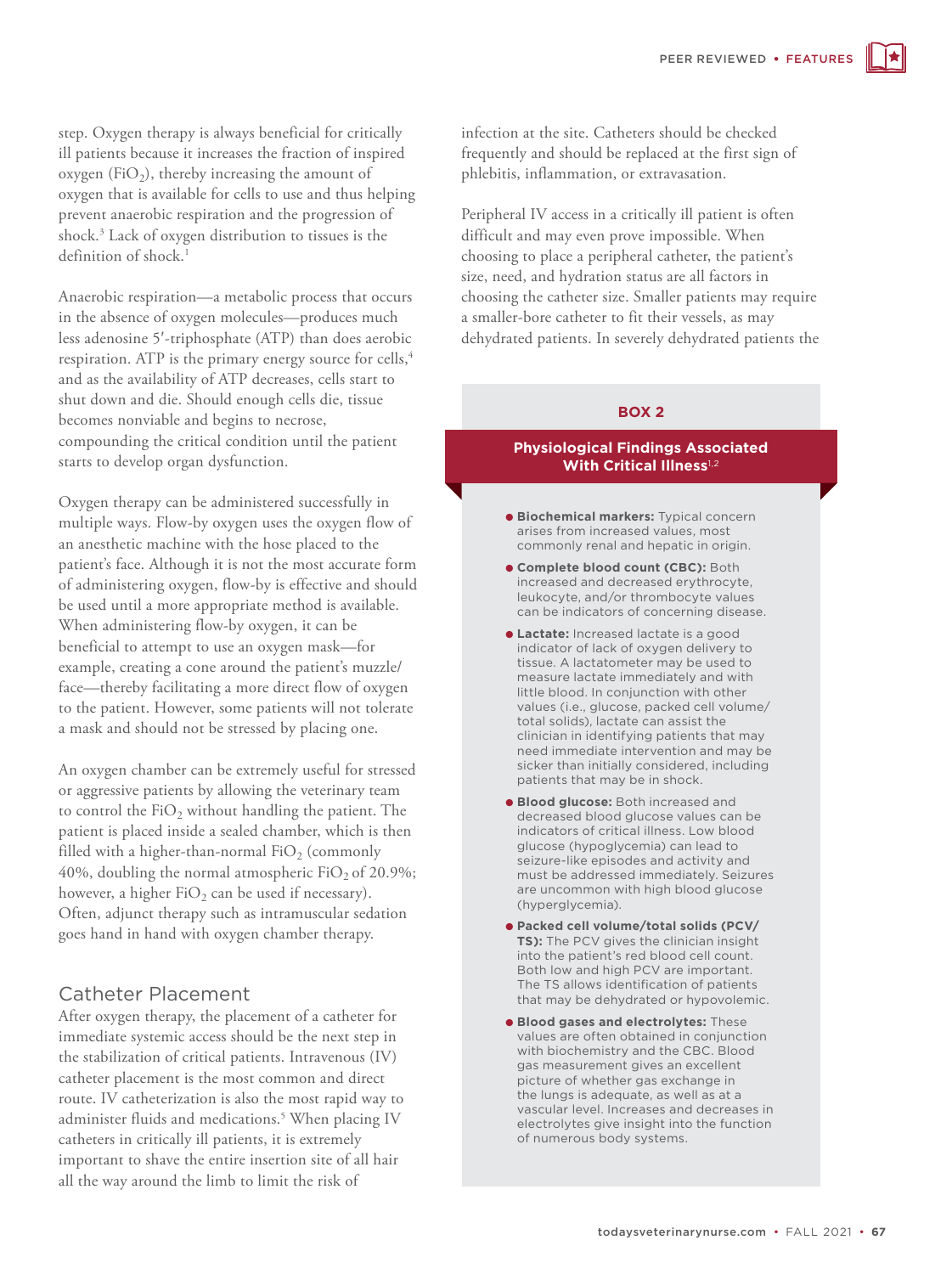Aside from the physical difficulty of placing IO catheters, risks involved include bone fractures, extravasation of fluids into the surrounding tissue, and infection (IO catheters should never be placed through infected skin).

 $\prod$ k

peripheral vasculature may collapse, making larger catheters more difficult to place even in larger patients. Smaller-bore catheters placed in such patients must be monitored closely. Larger patients receiving a larger volume of fluids at a higher rate through a smaller-bore catheter can experience a catheter "blow" due to the inability of the catheter to bear the stress of the patient's needs.

Placement of a jugular catheter can also be considered in critical patients. Although more technically challenging than a peripheral catheter, jugular catheterization provides the veterinary team with immediate venous access, allowing the administration of drug therapy. Like other IV catheters, jugular catheters are not benign, posing risks that include exsanguination and thrombosis, depending on the patient's possible disease process.

In lieu of IV therapy, the second most rapid form of infusion is intraosseous (IO) catheterization.6 Both IV and IO catheterization can prove extremely difficult in critically ill patients, requiring an elevated level of technical skill. IO catheterization also requires a certain level of physical strength (IO catheters may be placed with a specialized electric drill, decreasing the need for physical strength but requiring knowledge of the tool's operation and use). IO catheters are most commonly placed in neonates.

Locations for placement of IO catheters vary. In dogs and cats, the most common sites are the greater tubercle of the humerus and the trochanteric fossa of the femur. In larger dogs, the flat medial surface of the proximal tibia, the tibial tuberosity, the wing of the ileum, and the ischium can also be used.7 Aside from the physical difficulty of placing IO catheters, risks involved include bone fractures, extravasation of fluids into the surrounding tissue, and infection (IO catheters should never be placed through infected skin).

If both IV and IO access are unachievable, the patient should be considered for rapid transfer to a critical care facility. Without the ability to provide systemic intervention, there is often little else that can be done to assist the patient. Subcutaneous therapy in critically ill patients is often ineffective, as these patients have poor peripheral blood flow, which means that many drugs (including isotonic crystalloids) will be poorly absorbed from the subcutaneous layer, offering little help in correcting systemic derangements.5 Rapid transfer to a critical care facility will be the best care offered in this scenario, ensuring the patient receives the therapy it requires as quickly as possible.

Fluid Resuscitative Therapy IV fluids are one of the most common therapies offered

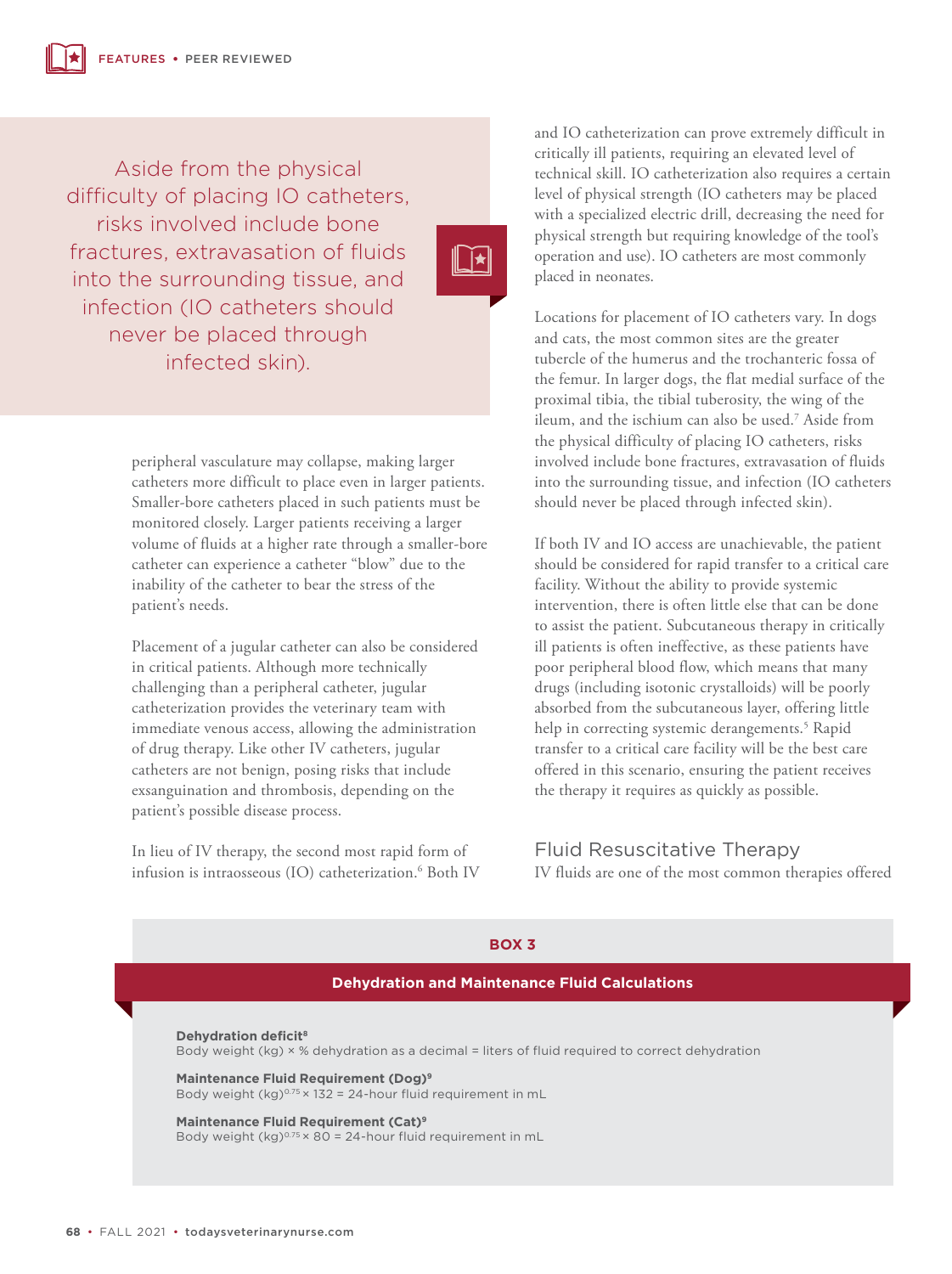at veterinary practices and can provide great assistance to a wide range of patients. They are not, however, without risk and should be used with the same care and understanding as any other medication. A complete discussion of fluid therapy is beyond the scope of this article; interested readers are encouraged to consult the **RECOMMENDED READINGS** for more details.

The most common types of IV fluids contain balanced electrolytes, mimicking physiologic conditions. However, many different types of fluids exist within 2 main categories: crystalloids, which can contain different ratios of buffer solutions and electrolytes, and colloids, both synthetic and natural, with larger molecules that allow them to stay in the patient's vasculature for longer periods of time than crystalloids.

When discussing fluid resuscitative therapy for critically ill veterinary patients, it is important to understand why fluids are being given as well as the positive and negative effects they may have on the patient's wellbeing. Fluids are typically given to patients that have one of the following fluid disturbances:

# **1. Decrease in volume (e.g., dehydration, blood loss).**

Fluid loss from the vasculature resulting in dehydration can have myriad causes, but all dehydrated patients require IV fluids or blood products to help replace this loss. Often, these patients are not physically altered and require further assessment to determine their degree of dehydration; however, patients that are critically ill due to dehydration frequently have prolonged skin turgor, dry and tacky gums, and potentially sunken eyes. These subjective clinical signs can help the veterinary nurse and the clinician make a gross assessment of hydration status. Objective measurements (i.e., packed cell volume/total solids [PCV/TS]) can help confirm dehydration.

Critically ill dehydrated patients may benefit from a rapid bolus infusion of fluids, followed by a slower infusion of fluids until the dehydration and, potentially, the underlying disease process are corrected. The veterinarian can calculate, using the equations in **BOX 3**, the amount of fluid necessary to correct the hydration deficit, typically over 24 hours, followed by the patient's maintenance rate of fluids while hospitalized.

Patients that are hypovolemic due to blood loss are often critical and require immediate fluid therapy with crystalloids to help maintain normal physiologic

functions. Although these fluids contain electrolytes, they do not replace the cellular blood components, and these patients often require blood product transfusion at a critical care facility.

#### **2. Change in composition (e.g., hypokalemia).**

**TABLE 1** lists some commonly available fluids that can be used when blood work reveals a change in body fluid composition. Such patients are usually also dehydrated, and specific changes usually depend on the initial reason for dehydration. For example, hypokalemia is often associated with loss of potassium during fluid loss from gastrointestinal (GI) disturbances (e.g., vomiting, diarrhea). In these patients, the clinician can choose a fluid that will provide potassium as well as help replace overall fluid loss.

#### **3. Change in distribution (e.g., pleural effusion).9**

These disturbances are typically noticed on physical examination, although some may not be definitively recognized until diagnostic tests are performed. These patients are not dehydrated, as they have the appropriate amount of fluid in their body, but they are hypovolemic because the fluid is within body cavities and not in the vasculature where it belongs. Changes in fluid distribution almost always have an underlying disease process as the cause.

Providing these patients with IV fluids is imperative, as is the removal of the displaced fluid. However, without treatment of the underlying cause, IV fluids often also become maldistributed, exacerbating the patient's illness. These patients are often critical and require transfer to a critical care facility.

# SECONDARY INTERVENTIONAL **THERAPIES**

If systemic access is obtained, the veterinarian will determine what intervention will provide the most benefit to the patient with the least risk. Although a definitive diagnosis may not be available or even possible during triage, the information gathered by the veterinary nurse at this stage (e.g., recognizing the presence of a heart murmur) may help guide the veterinarian toward a tentative diagnosis that will allow them to make informed decisions about interventional therapies such as drugs for stabilization and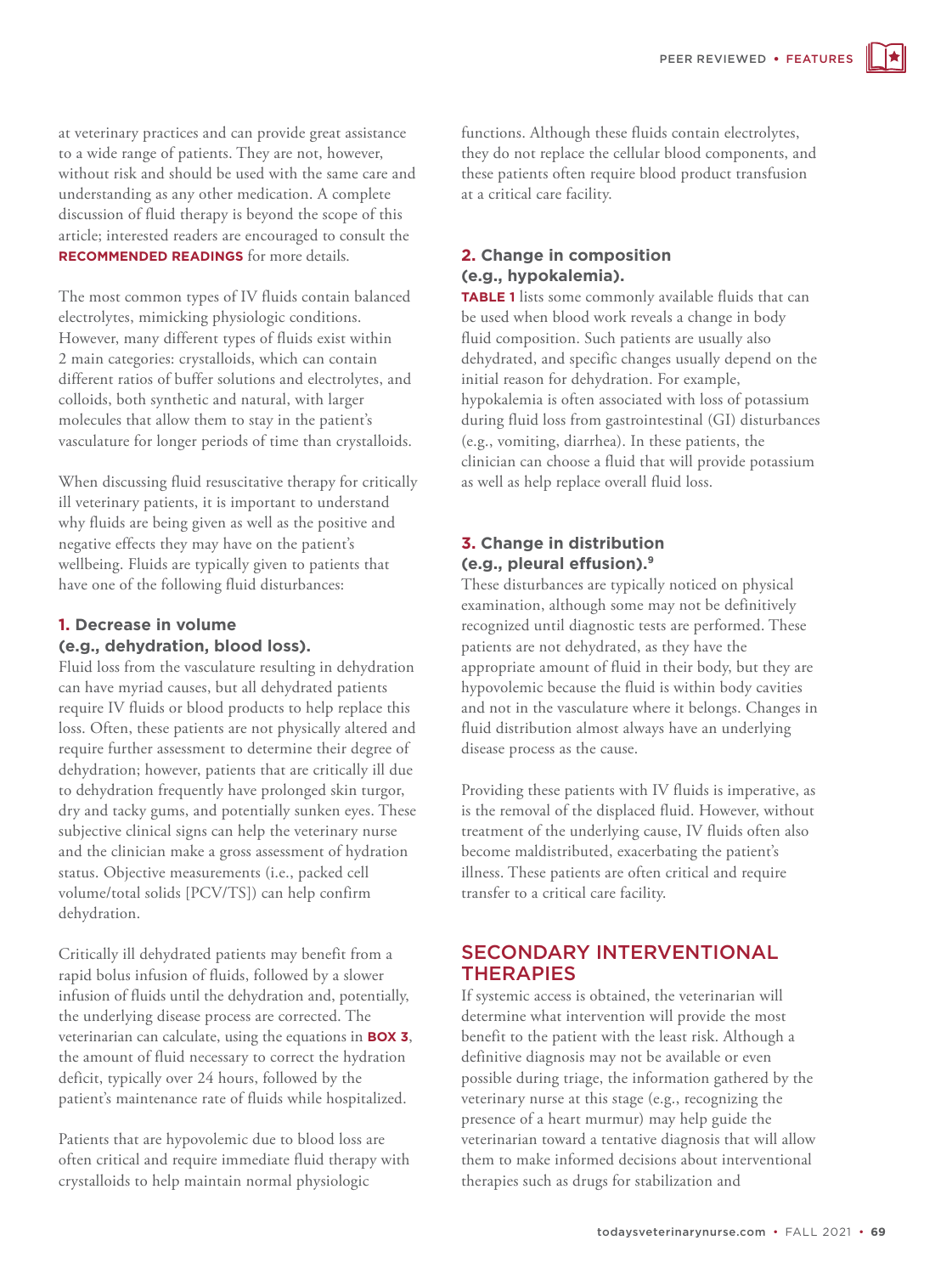| <b>FLUID TYPE</b>             | <b>COMPONENT</b> |                          |                            |                             |                             |                           | <b>BUFFER(S)</b>                                 |
|-------------------------------|------------------|--------------------------|----------------------------|-----------------------------|-----------------------------|---------------------------|--------------------------------------------------|
|                               | PH               | <b>SODIUM</b><br>(MEQ/L) | <b>CHLORIDE</b><br>(MEQ/L) | <b>POTASSIUM</b><br>(MEQ/L) | <b>MAGNESIUM</b><br>(MEQ/L) | <b>CALCIUM</b><br>(MEQ/L) |                                                  |
| 0.9% Saline                   | 5.5              | 154                      | 154                        | $\circ$                     | $\circ$                     | $\circ$                   | None                                             |
| Plasmalyte A                  | 7.4              | 140                      | 98                         | 5                           | 3                           | $\circ$                   | Acetate<br>(27 mEq/L)<br>Gluconate<br>(23 mEq/L) |
| Plasmalyte 56                 | 5                | 40                       | 40                         | 13                          | 3                           | $\circ$                   | None                                             |
| Normosol-R                    | 7.4              | 140                      | 98                         | 5                           | 3                           | $\circ$                   | Acetate<br>(27 mEq/L)<br>Gluconate<br>(23 mEq/L) |
| Normosol-M                    | 5                | 40                       | 40                         | 13                          | 3                           | 363                       | Acetate<br>(16 mEq/L)                            |
| Lactated<br>Ringer's solution | 6.5              | 130                      | 109                        | $\overline{4}$              | $\circ$                     | 2.7                       | Lactate<br>(28 mEq/L)                            |

#### **TABLE 1 Composition of Common Veterinary Crystalloid Fluids**<sup>8</sup>

intervention. Transfer to a critical care facility may be considered for stabilized patients.

# Analgesic Therapy

In general, the use of analgesic therapy is imperative in ill patients to benefit their health and wellbeing. In the past, analgesic therapy was often withheld from critically ill patients out of concern for the patient's mentation or cardiovascular stability. Research into pain in both human and veterinary medicine has since shown that pain has a negative impact on patient healing and physiologic parameters and that pain management provides positive relief.10 Although pain management is often indicated in critically ill patients, determining which type of pain medication to administer can still be difficult.

The current understanding of pain is that it is a symptom of a disease process, not its own ailment. Typically, pain is broken down into 4 different types: acute, chronic, cancer, and neuropathic.<sup>11</sup> Cats and dogs experiencing pain may express it in several ways, ranging from more subtle body language (e.g., lethargy, hiding) to more overt, apparently aggressive behavior (e.g., biting, scratching, hissing, growling). If pain is suspected, analgesic therapy must be used to help differentiate which of the patient's signs are pain related and which are related to illness.

Analgesic therapy for the critically ill patient most commonly uses drugs that interact with μ-opioid receptors in the body, known as μ-opioid agonists. Pure

μ agonists are members of the opioid family and are excellent options for pain management in critically ill patients for multiple reasons, the primary reason being that they are completely reversable in the event of an adverse reaction. However, these drugs require additional licensing and security, and general practitioners may not desire to keep them on the premises. Other controlled substances, such as ketamine and buprenorphine, although not pure μ agonists, may provide adequate pain relief until the patient is able to be transferred to a facility that carries drugs of higher potency. Unfortunately, butorphanol has been determined to be an inadequate form of pain management for anything more than mild discomfort and should not be considered for critically ill patients except in the instance of required sedation.<sup>1</sup>

# Antibiotic Therapy

Antibiotics are considered when a bacterial infection seems likely to be the cause of, or contributing to, the patient's critically ill state. Patients in which sepsis is suspected should have antibiotic therapy started immediately (i.e., within 1 hour).<sup>12</sup> However, use of antibiotics is not appropriate in every patient that is considered critical, and appropriate antimicrobial stewardship must be employed.

Antimicrobial stewardship, which is geared toward improving antibiotic prescription and use to effectively treat infections, protect patients from harm, and combat antibiotic resistance,<sup>13</sup> generally contraindicates the use of antibiotic therapy in any patient without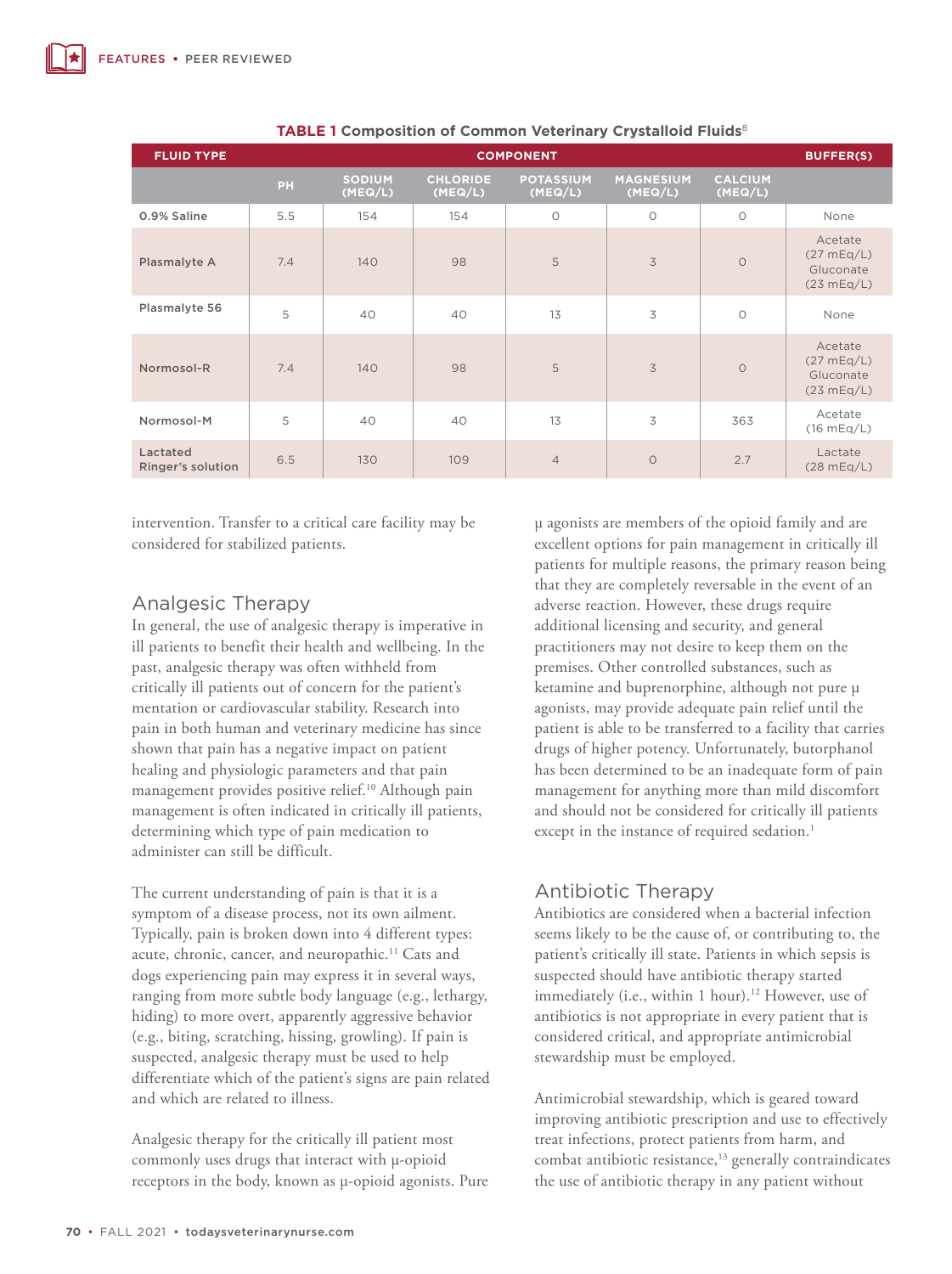clinical signs or laboratory findings indicating bacterial infection. In addition, the potential side effects (e.g., GI upset) may make the patient feel worse instead of better. As with all drug therapies, clinicians must weigh the risks of antibiotics against the benefits to the patient.

# Antiemetic Therapy

Antiemetic therapy can be extremely beneficial in improving how a patient feels and reacts to other treatments. In dogs especially, the GI tract tends to be the organ most initially affected by shock,<sup>10</sup> leading to a slowdown in peristalsis and an increase in nausea. Providing antiemetic medication helps reduce nausea, which helps patients start to eat on their own again and restart the peristaltic waves of the GI tract. In cats, antiemetic therapy helps prevent car sickness while the patient is transferred to a critical care facility.<sup>14</sup>

If antibiotics are administered, providing antiemetic therapy before, or combined with, antibiotic therapy helps reduce the risk of GI side effects and additional fluid losses through vomiting.

#### Diuretic Therapy

Diuretics are defined as drugs that promote the formation of urine by the kidneys. As such, these drugs are uniquely adapted to assist the body in removing excess fluid in the form of urine. The use of diuretics in critically ill patients should be reserved for patients that have cardiac disease and present in cardiogenic shock caused by an increase in fluid that their cardiovascular system cannot handle.

Although use of diuretics is limited in critical patients, it is imperative for those patients that require it. Furosemide, the most commonly used injectable diuretic, may be given both IM and IV to help patients with respiratory distress caused by pulmonary edema secondary to cardiac disease. Although often difficult to assess immediately without diagnostic radiographs, these patients may be identified on auscultation as having a heart murmur, crackles in the lungs, or, often, both simultaneously. These patients often present with severe dyspnea and have difficulty breathing and therefore require the use of an adjunct sedative such as butorphanol to reduce their levels of stress. Such patients are critical but sometimes require a "recovery" period before transfer to a critical care facility. Depending on the comfort level of the general

The use of diuretics in critically ill patients should be reserved for patients that have cardiac disease and present in cardiogenic shock caused by an increase in fluid that their cardiovascular system cannot handle.

practitioner, the use of diuretic therapy, sedative therapy, and oxygen therapy for a short period may reduce the risk of mortality and increase the safety of the patient during transport.

#### DIAGNOSTIC TESTS

\_∫★

Diagnostic tests should be run only if they do not interfere with the patient receiving the therapy it requires in a timely manner. Although beneficial, they are not always required before transferring a patient to a critical care facility.

# Point-of-Care Blood Work

If point-of-care testing is available, obtaining a small sample of blood from the patient during the placement of the IV catheter may facilitate blood work before transfer. With time often being of the essence in these situations, it is equally beneficial, if the staff can obtain a blood sample, to send that sample to the critical care facility with the patient. If blood work is run before transfer, it is imperative that the results be sent with the patient or directly to the critical care facility via email, fax, or any other method that will ensure their arrival.

Common point-of-care diagnostic tests include measurement of blood lactate, glucose, and PCV/TS; an i-STAT analyzer may be useful. Results of these tests provide an immense amount of information pertaining to the patient's health and require only minute samples of blood.

# Radiographs

Radiographs are often extremely important and provide